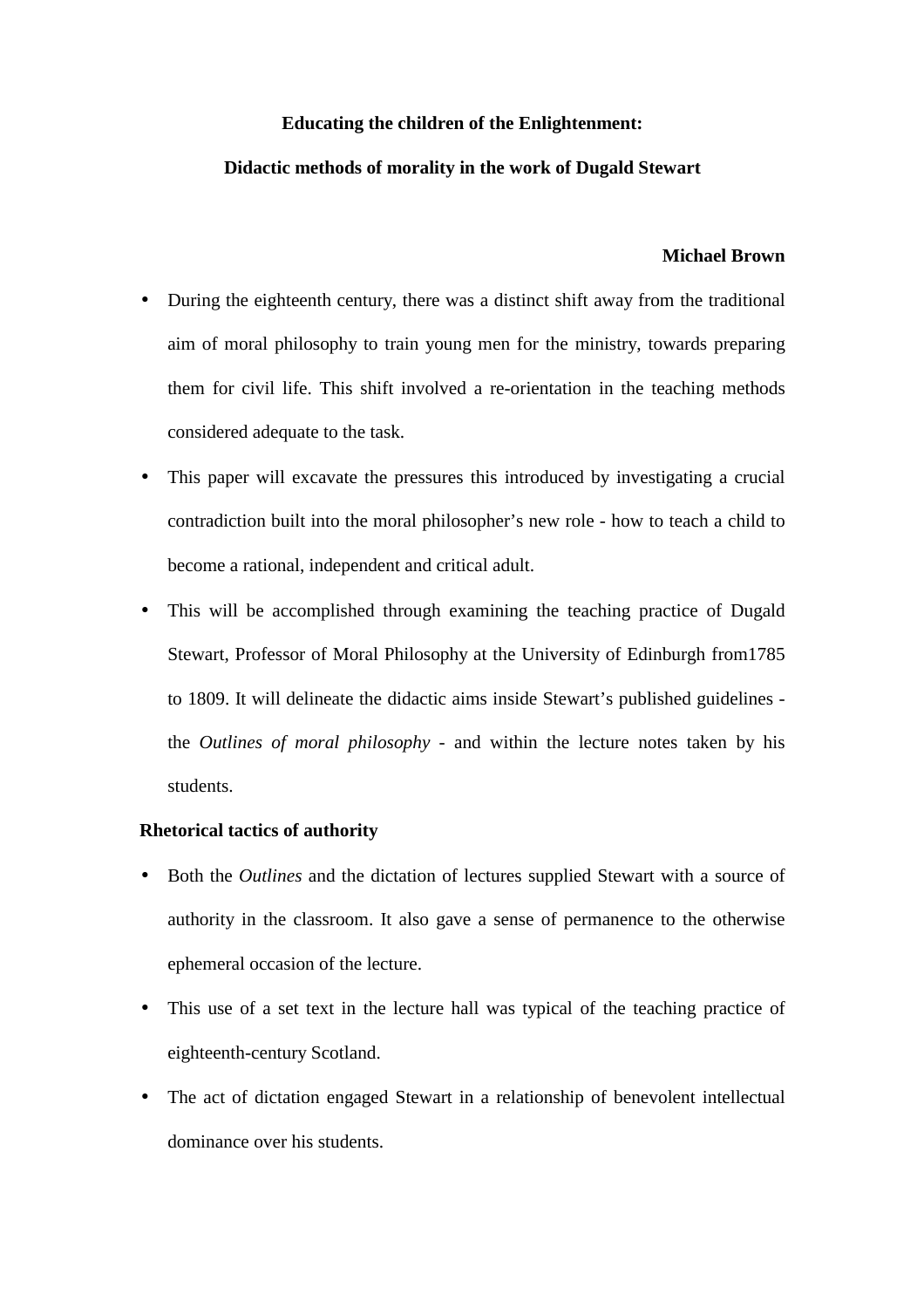• The question arises however, as to whether what Stewart was inculcating was anything more than a full system of morality, as internally coherent and as domineering as the traditional scholastic system that historians suggest the enlightenment was trying to overthrow? Was Stewart, however self-consciously enlightened, not just as given to priestcraft as the priests themselves?

### **Rhetorical tactics of uncertainty**

- Even a cursory examination of the notes Bridges took in the lectures of 1802 provides a lengthy list of authorities that Stewart used to evidence his arguments.
- What this does is to shift Stewart's course away from the intensive model of study favoured by Carmichael and towards an extensive process of learning. In this, the move from Carmichael to Stewart replicates in miniature the reading revolution of the early modern period delineated by Elizabeth Eisenstien.
- Stewart used the *Outlines* not as a scriptural authority but rather as a travel guide to the world of reading
- The provision of a survey to the world of learning served three purposes. First, it opened the mind of the students to the capacity to make their own decisions.
- Secondly, it mimicked the inductive method that Stewart was trying to inculcate.
- Finally, Stewart's status changed from that of doctrinal priest to pastoral minister.
- He was successful in his aim of directing and maturing men of enlightenment.

#### **Conclusion**

Stewart's work as a teacher appears at first to be in line with a traditional understanding of the hierarchical relationship between teacher and student.